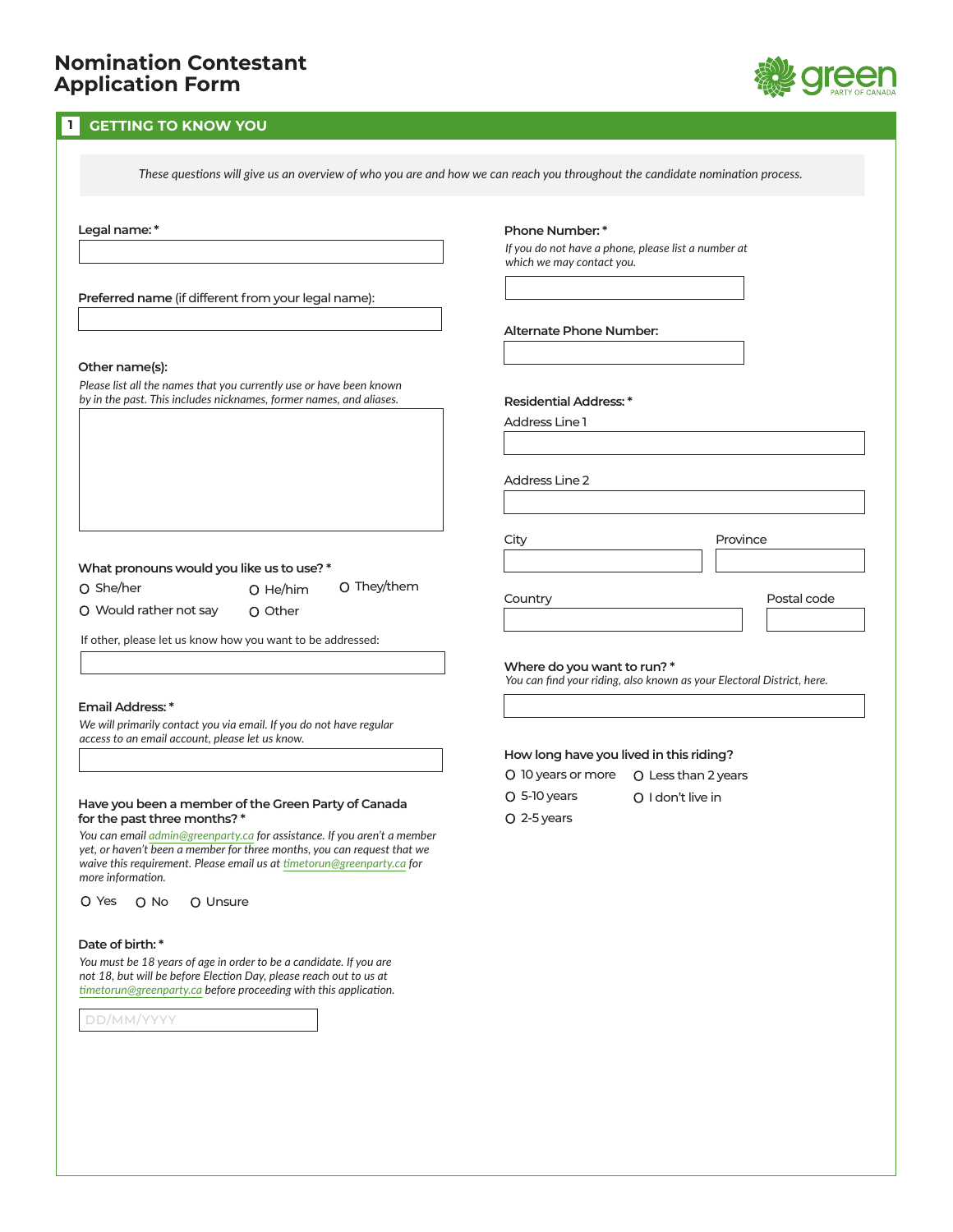### **2 CONFIRMING YOUR ELIGIBILITY UNDER CANADIAN ELECTION LAWS**

*The Canada Elections Act sets out a number of requirements that you must meet in order to run as a candidate in a federal election. The following questions will help us make sure that you are eligible to run. If you need help answering these questions, or are not sure about your answer, please reach out to us at timetorun@greenparty.ca for assistance.*

#### **Are you a Canadian citizen? \***

*You must be a Canadian citizen in order to be a candidate. If you are not currently a citizen, but expect to be before Election Day, please reach out to us at timetorun@greenparty.ca before proceeding with this application.*

 $O$  Yes  $O$  No

**According to Section 65 of the Canada Elections Act, are you eligible to be a candidate in the next federal election? \***

*Section 65 of the Act" provides a list of particular circumstances in which a person is ineligible for candidacy. For example, individuals who are not eligible to vote in Canada are not eligible to be candidates. "Please consult the full list in the legislation.*

O Yes O No

#### **Have you ever been, or are you currently, disqualified by Elections Canada from running as a candidate? \***

*A disqualification may not necessarily mean you cannot run in the upcoming election. If you answer 'yes' to this question, we will follow up about the options available to you.*

O Yes O No

If yes, please elaborate:

#### **Have you been charged or convicted of any offence under the Canada Elections Act? \***

*A charge or conviction may not necessarily mean you cannot run in the upcoming election. If you answer 'yes' to this question, we will follow up about the options available to you.*

O Yes O No

### **3 SELF-IDENTIFICATION**

*We understand that a person's individuality cannot be fully captured within the categories listed below. How you identify is personal, so if the options listed below do not adequately define your identity, please let us know. We encourage you to answer the questions below to the best of your ability and comfort level. All of the questions in this section are optional.*

*We are collecting this information because we know that equity-seeking candidates face challenges and barriers to entry into politics. Your answers will help us understand who is applying, and who is not yet represented. We will not share your individual responses, and will ensure that they are anonymized and combined with those of other applicants to protect your privacy.*

#### **Do any of the following describe your gender identity?**

- Gender non-conforming O Prefer to self describe
- O Man

O Non-binary

- Woman
- Would rather not say

Please add any additional details you'd like to share with us:

### **Are you First Nations, Métis or Inuk (Inuit)?**

|              |      | O Yes, First Nations O Yes, Inuk (Inuit) O Prefer to self describe |
|--------------|------|--------------------------------------------------------------------|
| O Yes, Métis | O No | O Would rather not say                                             |

Please add any additional details you'd like to share with us:

#### **Do you identify with any of the following groups?**

- O Black (e.g. African, Afro-Caribbean, African Canadian)
- East Asian (e.g. Chinese, Japanese, Korean)
- Latinx (e.g. Latin American, Hispanic descent)
- O Middle Eastern (e.g., Arab, Persian, West Asian)
- O Other group or prefer to self describe
- O South Asian (e.g., East Indian, Pakistani, Sri Lankan)
- O Southeast Asian (e.g., Vietnamese, Cambodian, Thai, Filipino)
- White (e.g. White European descent)
- Would rather not say

Please add any additional details you'd like to share with us: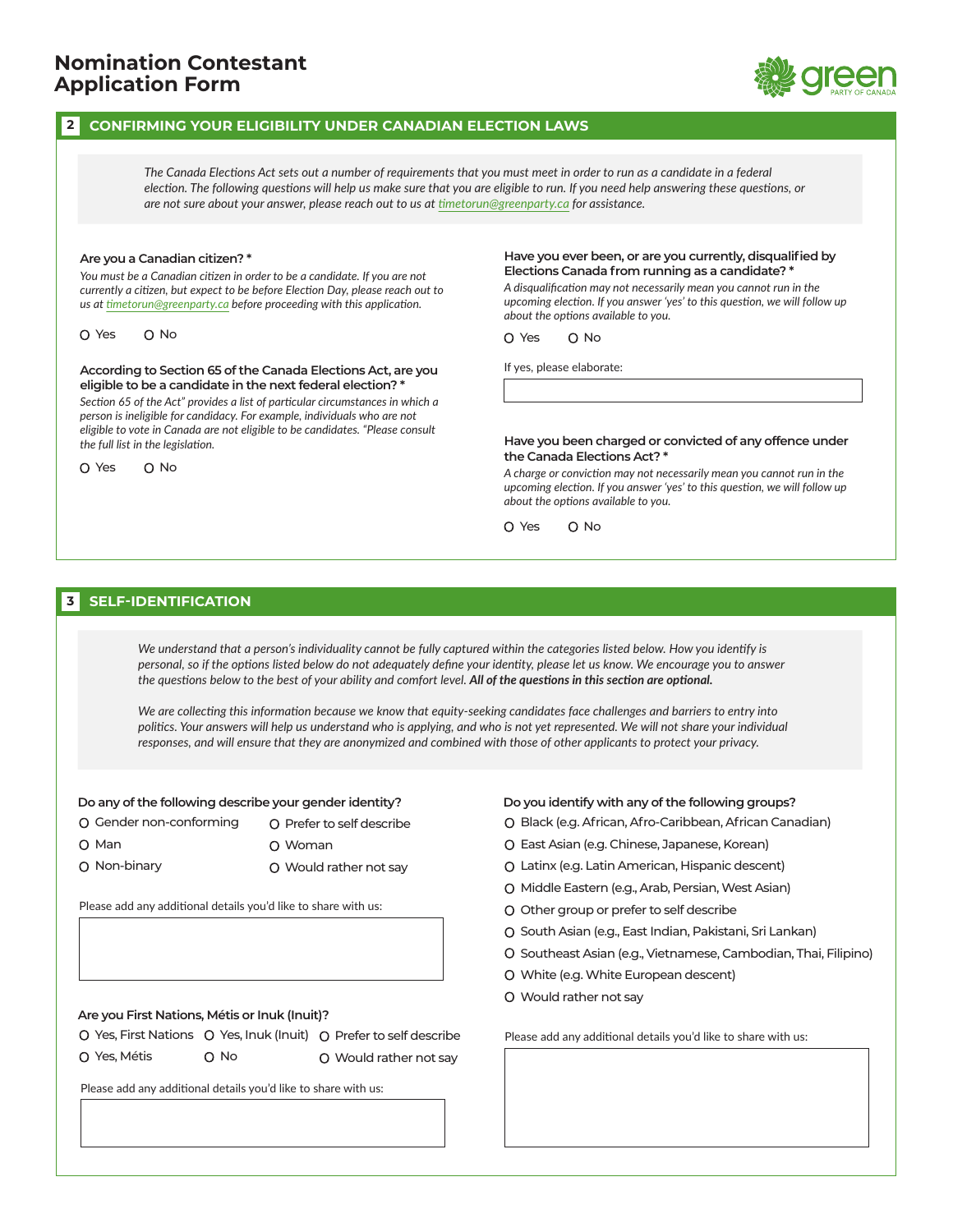

### **3 SELF-IDENTIFICATION (CONT.)**

**Are you a member of the LGBTQIA2S+ community?** Yes Would rather not say

O No

If yes, please add any additional details you'd like to share with us:

**Do you live with a (visible or invisible) disability?**

- O Yes Would rather not say
- O No

If yes, please add any additional details you'd like to share with us:

**Are there other aspects of your identity, such as your religious, ethnic, class, linguistic, or cultural background, that have caused you to experience barriers or discrimination?**

Yes Would rather not say

O No

If yes, please add any additional details you'd like to share with us:

### **4 YOUR EXPERIENCES, CONNECTIONS, AND PASSIONS**

*Why are you considering becoming a Green candidate? What excites you about the idea? Please share with us the experiences, community involvement, and political beliefs that have shaped you into who you are today. Great candidates come from many backgrounds and perspectives, and we welcome a diversity of lived experience beyond formal academic or professional achievements.*

#### **Tell us about your educational experiences. \***

*Community engagement can take many forms. Do you volunteer with, donate to, or participate in any organizations or groups? Tell us about any ways you have previously supported, and currently support, your community.*

### **How are you involved in your community? \***

*We recognize the value of non-traditional schooling. Please feel free to share your educational experiences beyond the classroom.*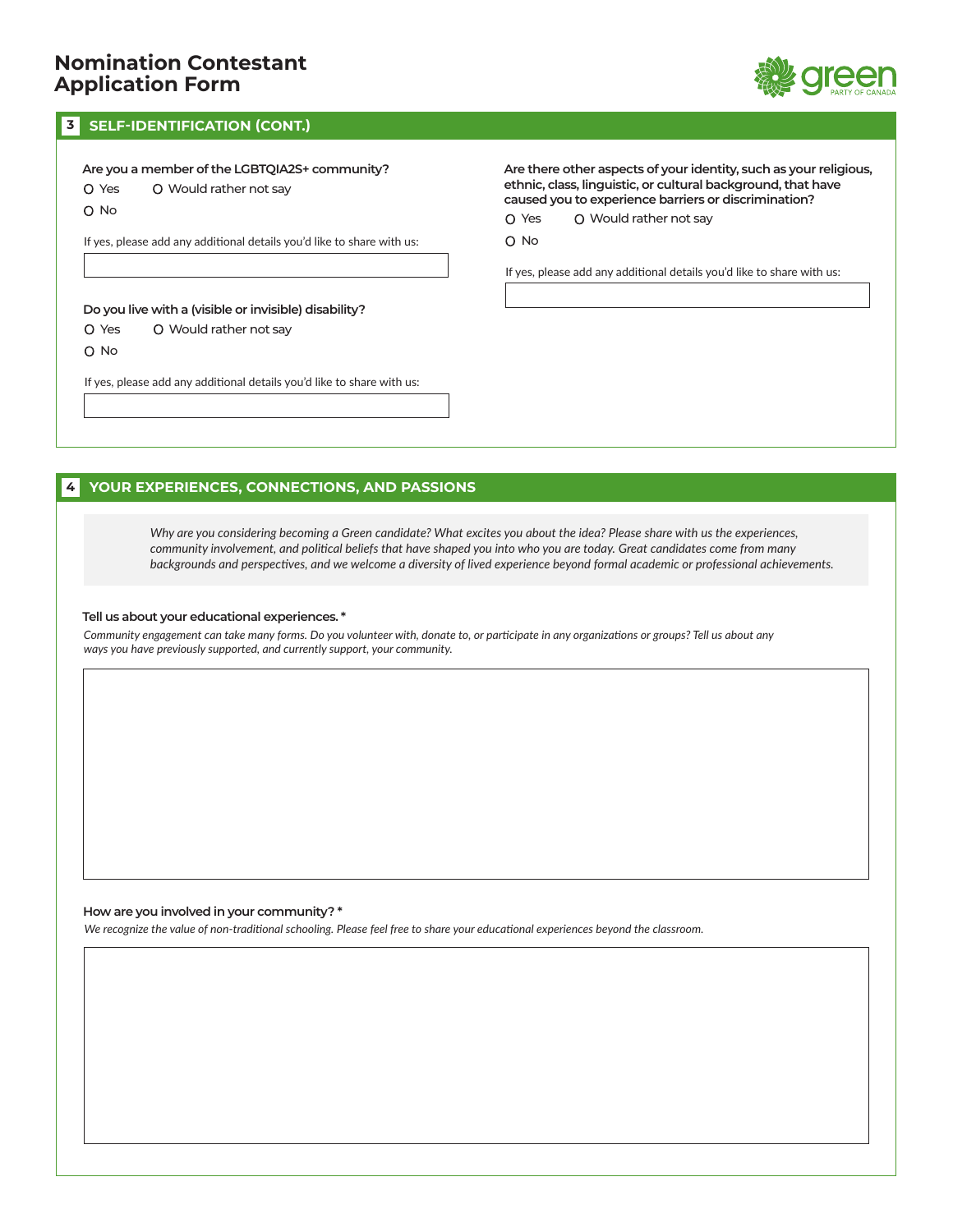

### **4 YOUR EXPERIENCES, CONNECTIONS, AND PASSIONS (CONT.)**

**Do you belong to any professional associations? \***

### **Have you ever run for public office? \***

O Yes O No

If yes, please include details of party, date, and office sought:

**Have you been involved in a non-candidate capacity (as a member, volunteer, etc.) in any municipal, provincial, territorial or federal political party?**

O Yes O No

If yes, please include details of party, date, and office sought:

### **Green Party candidates are the face of our policies and platform during an election campaign. Are there any GPC policies that you do not support? \***

Green Party policy is developed and approved by our members through an ongoing, grassroots-driven process. We expect you to "familiarize yourself *with official GPC policy" and the platform when it is released and let us know if there are positions that you cannot support.*

O Yes O No

If yes, please elaborate:

### **Why do you want to run for the Green Party of Canada? \***

*Please share, in 150 words or less, what inspires you and motivates you to run!*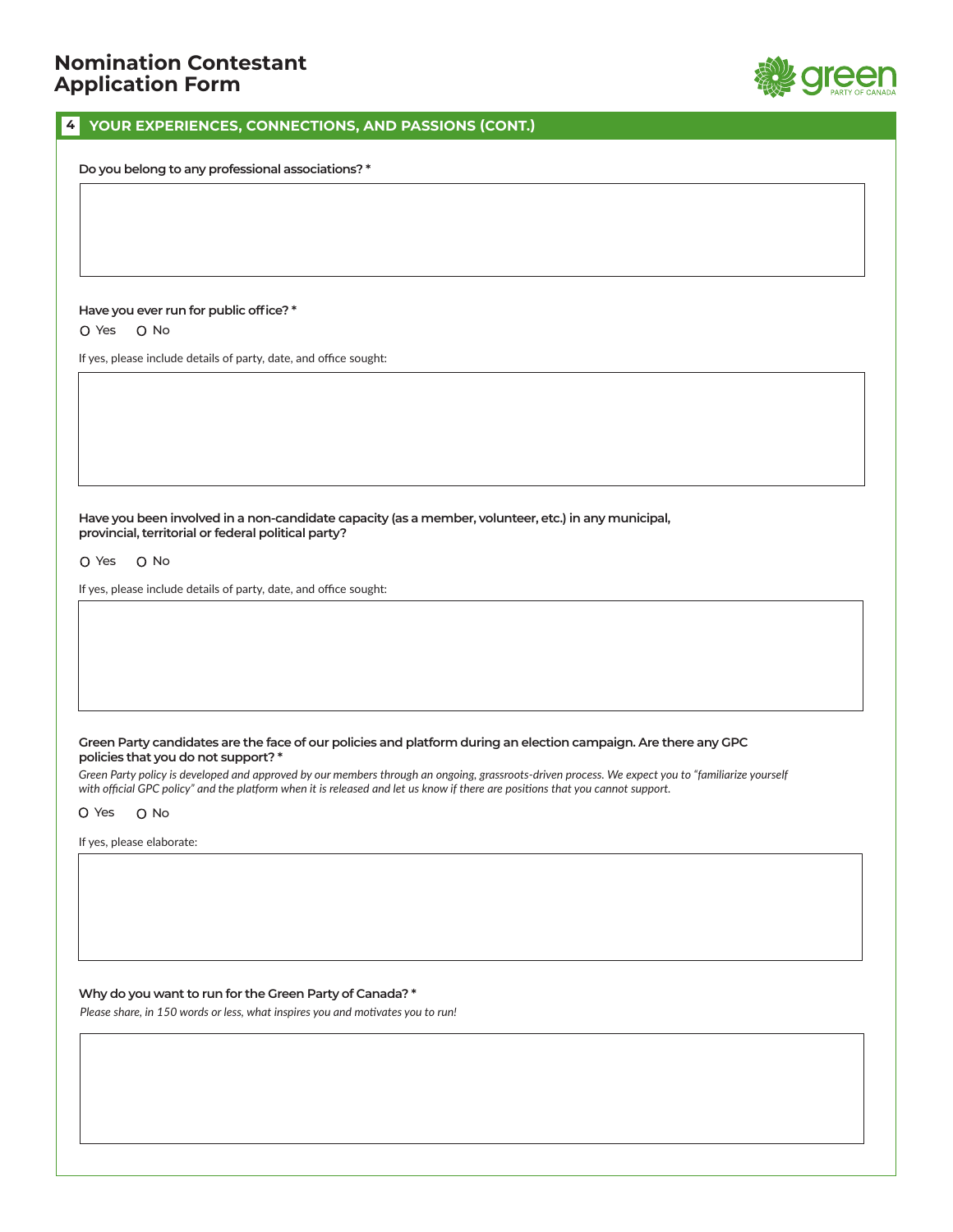### **5 YOUR BACKGROUND AND CONDUCT**



*In this section, we want to learn more about your background and any past circumstances that could impact your candidacy. Answering yes to any of the questions below will not necessarily disqualify your application. However, it is important to be aware that being a candidate means being in the public eye.*

*We encourage you to provide as much context as you are comfortable with sharing. We understand that systemic oppression can heavily influence experiences in academic institutions, the workplace, and the criminal justice system, and we are committed to reviewing your responses through the lens of restorative justice and rehabilitation.*

**Are you currently involved in any litigation or court proceedings? \***

O Yes O No

If yes, please elaborate:

**Have you ever been rejected as a candidate applicant by any political party? \***

O Yes O No

If yes, please elaborate:

**Have you ever been the subject of an investigation of any kind by the police, other government agency or regulatory body? \***

O Yes O No

If yes, please elaborate:

**Have you ever been investigated or disciplined by a professional body or academic institution? \***

O Yes O No

If yes, please elaborate:

**Have you ever been the subject of any disciplinary or legal proceedings whether before a court, tribunal, court-martial or other adjudicatory body? \***

O Yes O No

If yes, please elaborate:

**Have you ever been investigated, arrested, charged or convicted of an offence under statutes, laws, by-laws or regulations in a foreign jurisdiction? \***

O Yes O No

If yes, please elaborate: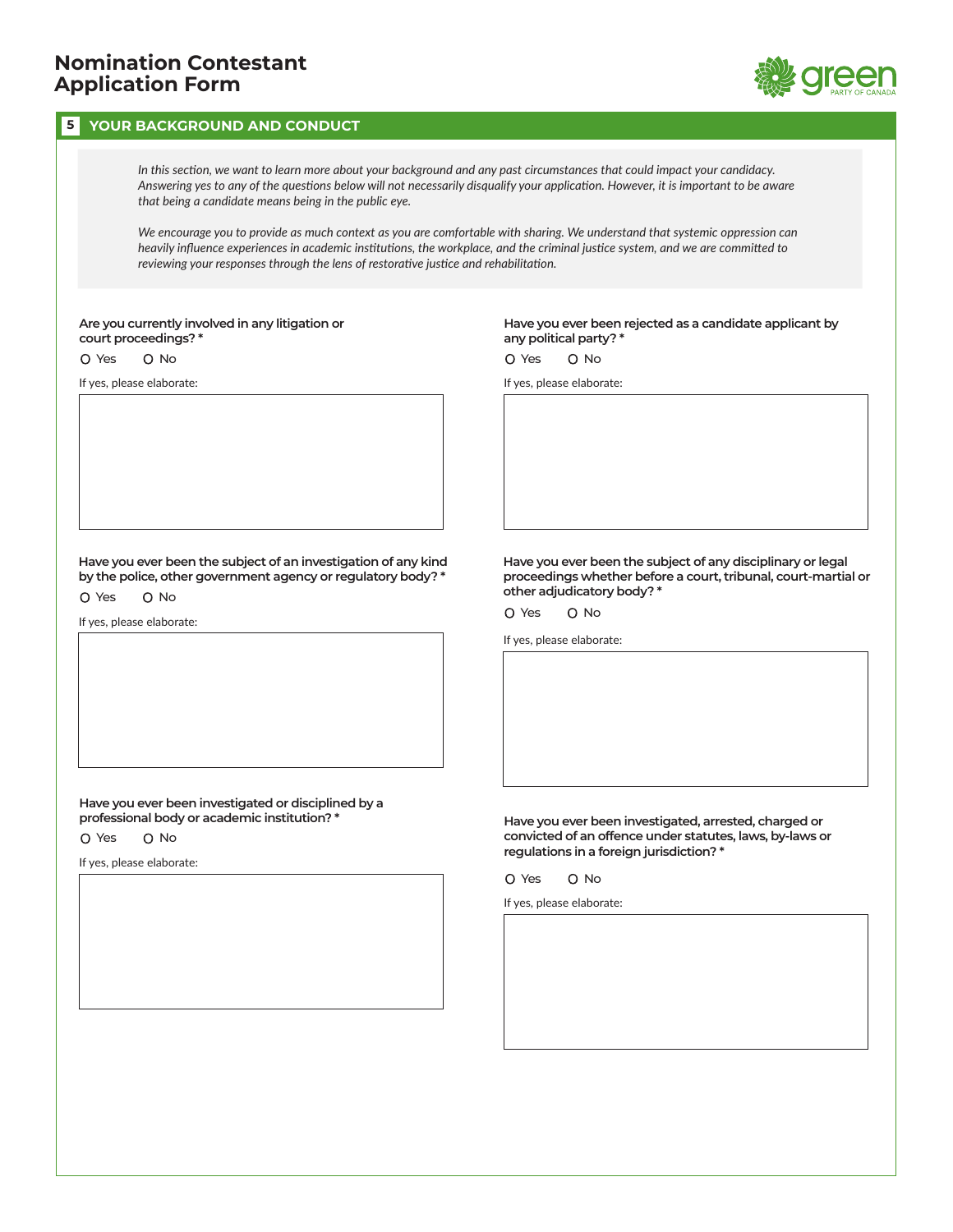### **5 YOUR BACKGROUND AND CONDUCT (CONT.)**

**Do you have a judgment, court order, or garnishment outstanding whether for damages, fraud or any other reason? \*** O Yes O No

If yes, please elaborate:

**Have you ever been charged with any crime, offence, or delinquency under a statute or ordinance? \***

O Yes O No

If yes, please elaborate:

**Are there or have there been any matters in which you were/are directly or indirectly involved in which could result in an accusation of misconduct, harassment, sexual harassment, or assault? \***

O Yes O No

If yes, please elaborate:

### **Have you ever filed for bankruptcy? \***

O Yes O No

If yes, please elaborate:

**Are you aware of any other information not otherwise disclosed in this form that, if made public, could be perceived as damaging to your reputation, compromise your effectiveness as a Member of Parliament, or be used by other candidates or parties against you or the Green Party of Canada? \***

O Yes O No

If yes, please elaborate:

**A reality of running for office is the possibility that your spouse, partner, relatives, and children may also face public scrutiny during your campaign, and it's important to be prepared for this. Have any of your family members or close associates been involved in matters that could be perceived as damaging to your reputation, compromise your effectiveness as a Member of Parliament, or be used by other candidates or parties against you or the Green Party of Canada? \***

O Yes O No

If yes, please elaborate:

**If you would like to share additional information regarding any of the answers provided in this section, you may do so here:**

If yes, please elaborate:

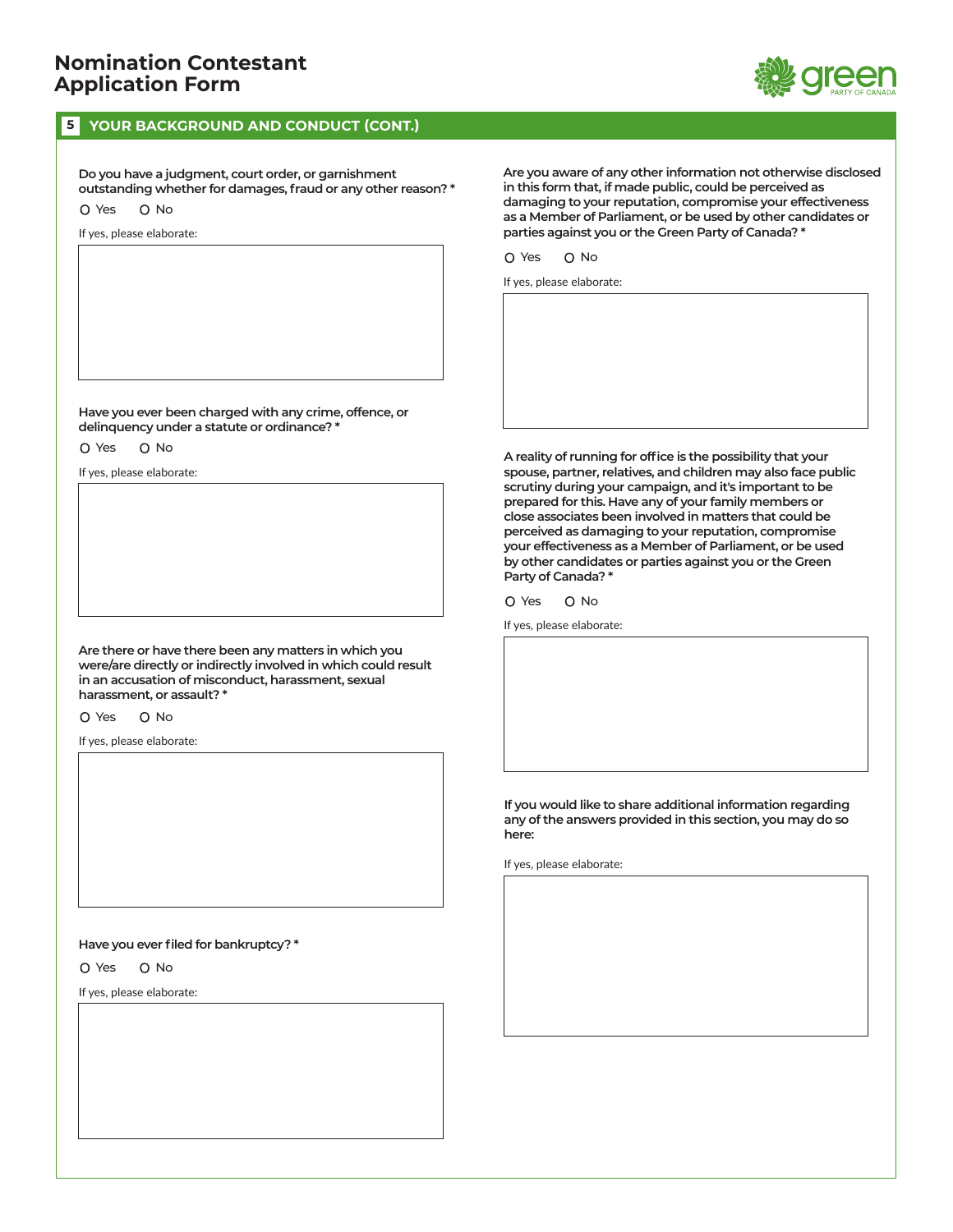### **6 YOUR ONLINE PRESENCE**



*In this section, we ask about your history of online engagement. Your answers to the questions below will help us understand how you use the internet and social media to portray yourself and establish digital connections.*

#### **Please list all email addresses that you have used in the past ten years. \***

**Blog and journaling sites (e.g. Wordpress, Dreamwidth, Livejournal, Disqus, Medium)**

O Yes O No

If yes, please elaborate:

### **Chat and VoIP sites (WhatsApp, Telegram, Discord, Skype)**

O Yes O No

If yes, please elaborate:

#### **Have you ever publicly posted content (blogs, videos, online articles, etc.) online? \***

O Yes O No

If you answered yes, please share the link(s) to the account(s) you have used to post online content.

### **What language(s) do you post online content in? \***

### **Which social media platforms and websites have you used from the lists below? \***

*Note: Please share the usernames for any accounts you have had or currently have on the following platforms, including accounts you no longer access.*

**Major social media platforms (e.g. Facebook, Twitter, Instagram, YouTube, Snapchat, TikTok, Reddit, LinkedIn)**

O Yes O No

If yes, please elaborate:

**Other social networking sites (e.g. VK/VKontakte, Weibo, MySpace, WeChat)**

O Yes O No

If yes, please elaborate:

### **Video and streaming sites (e.g. Twitch, Periscope, Vimeo)**

O Yes O No

If yes, please elaborate:

#### **Art and photo sharing sites (e.g. Tumblr, Pinterest, Flickr, DeviantArt)**

O Yes O No

If yes, please elaborate:

#### **Games and gaming sites (e.g. Steam, Neopets, Club Penguin)**

O Yes O No

If yes, please elaborate:

### **Review and question-and-answer sites (e.g. Quora, Yelp, Yahoo Answers)**

O Yes O No

If yes, please elaborate:

### **Alt-tech sites (e.g. Parler, Gab, BitChute)**

O Yes O No

If yes, please elaborate:

### **Other sites, apps, or platforms**

O Yes O No

If yes, please elaborate: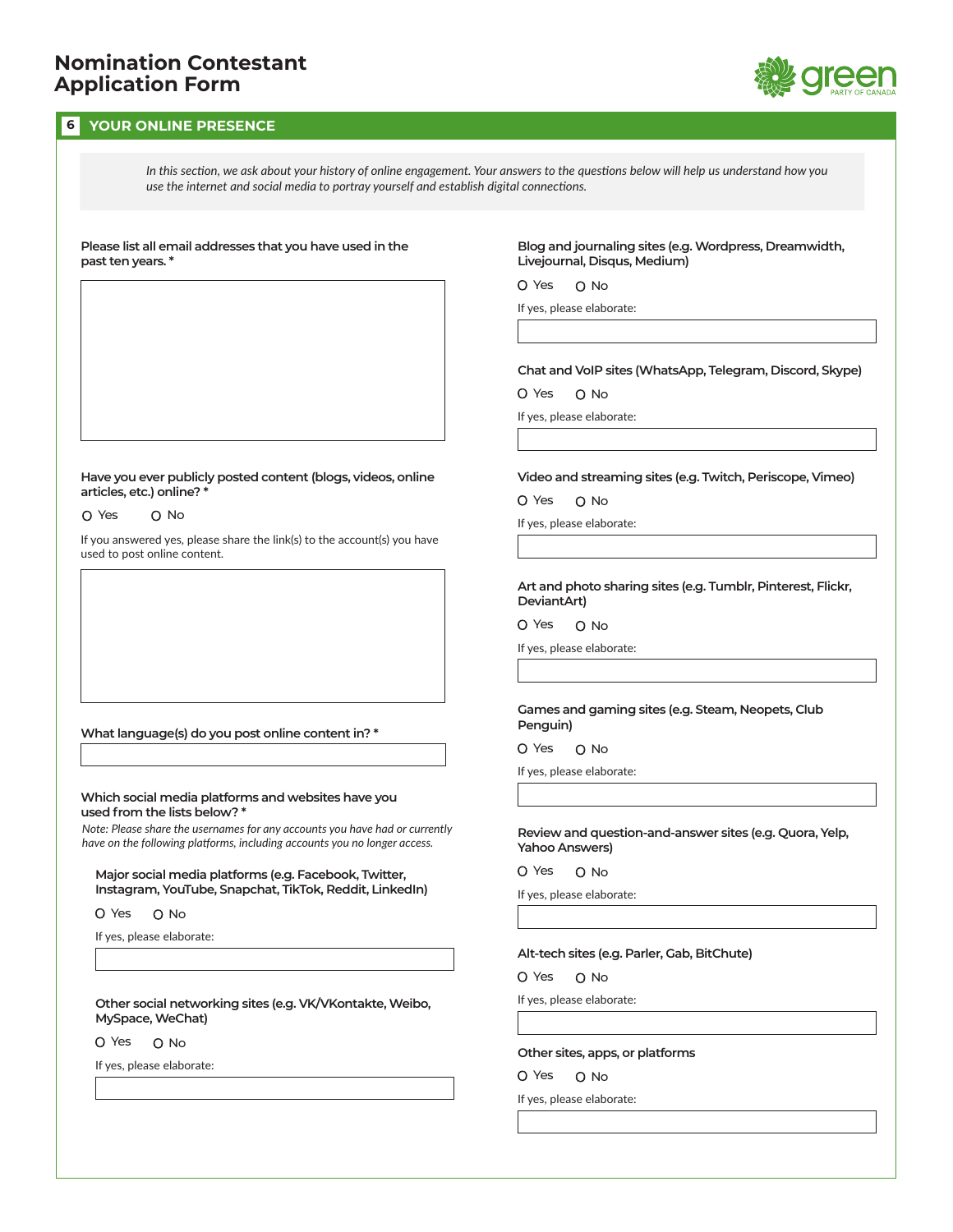

### **6 YOUR ONLINE PRESENCE (CONT.)**

**Have you ever posted content online, or had content posted about you, that could be damaging to your reputation, compromise your effectiveness as a Member of Parliament, or be used by other candidates or parties against you or the Green Party of Canada? \***

O Yes O No

If yes, please elaborate:

### **7 YOUR REFERENCES**

*In this section, we ask you to share the names of two references who can tell us more about why you would make an amazing Green candidate. References should not be family members, partners, or current members of your EDA Executive.*

*Please let your references know that we will be reaching out to them via phone or email once your application has been submitted. If we are unable to contact one of your references, we will let you know and ask for a substitute.*

#### **Reference #1: \***

Name

Phone

Email Address

Preferred method of communication: O Phone O Email

Timezone

**Reference #2: \***

Name

Phone

Email Address

Preferred method of communication: O Phone O Email

Timezone

## **Thank you!**

We are looking forward to getting to know you better! In order to review your application, we will need you to sign the "Nomination Contestant Application Consent Form". This form explains how we will use and protect the information you have shared with us.